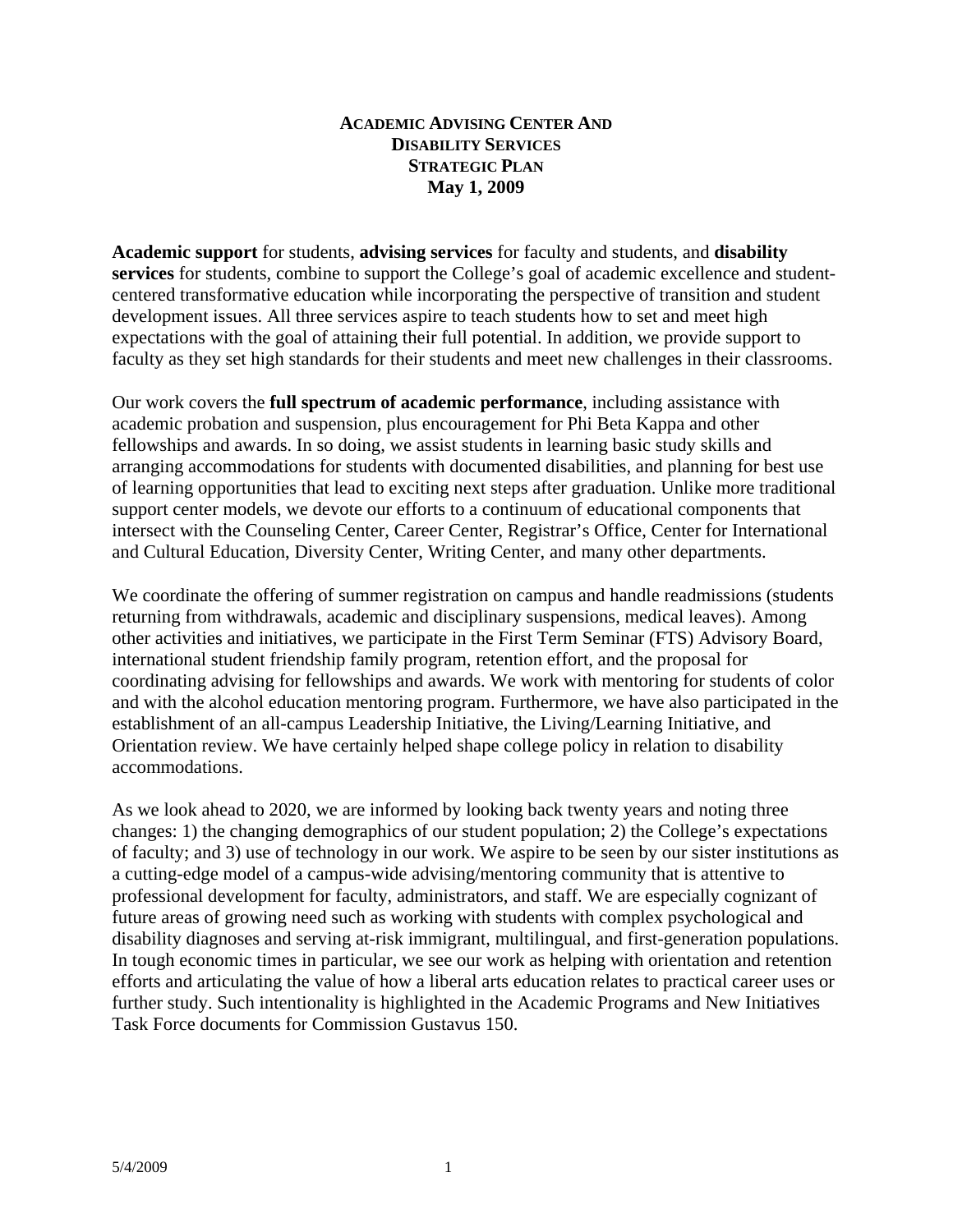# **SECTION 1 — MISSION, VISION, GOALS**

# **Academic Support**

**Mission.** Assist all students to develop their learning strategies, establish and focus on their academic goals, and encourage the inclusion of academic experiences outside the classroom, college, and country in their academic plans. In addition to connecting with first-year students through First Term Seminar (FTS) classroom visits and residential hall presentations, we intentionally target certain groups of at-risk students and offer outreach, support, and mentoring in whatever venues are possible.

**Vision.** Offer more personal attention to unusual circumstances as we collaborate more with the Counseling Center, Health Service, Residential Life Office, and the Dean of Students Office. Maintain an awareness of needs in the classroom—ways to help faculty and their students directly or through supporting campus tutoring programs. Utilize technology when appropriate to teach basic study skills, offer instruction on learning styles and strategies, and provide examples of successful students.

# **Advising Services**

**Mission.** We provide professional development opportunities for faculty advisors so that advising becomes a high-level interaction among students and colleagues and so that mentoring is an assumed component of the relationship between faculty and their advisees as well between students and faculty in the classroom. We also provide advising support to students as a supplement to the advisor/advisee relationship to help students navigate the academic possibilities both in and out of the classroom**.** 

**Vision.** We ensure that faculty, students, and staff who participate in advising have the ability to: 1) articulate the usefulness of a liberal arts education; 2) connect academic work with its application to the needs of the world; 3) articulate the value of experiences in and out of the classroom; 4) understand graduation requirements and what makes a whole experience for students; 5) match theory and application; and 6) facilitate students' growth into a self-actualized people. We seek to formally acknowledge faculty contributions to advising and mentoring and give them credit for increasing their time and availability to students, thus making it possible to match the quality of advising with the quality of mentoring.

# **Disability Services**

**Mission.** We provide equal access to all programs for students who have documented disabilities by means of appropriate and reasonable accommodations. On a regular basis, we identify and refer undiagnosed students for testing and assist them in qualifying for accommodations, thus enabling them to achieve a level of quality consistent with their abilities. In order to strengthen faculty work with students, we offer specific information about the nature of individual disabilities, as well as reasonable accommodations, and provide ongoing education about disability issues to faculty, students' parents and Admissions staff. We maintain a system that supports clear communication between faculty and students, while assisting students to develop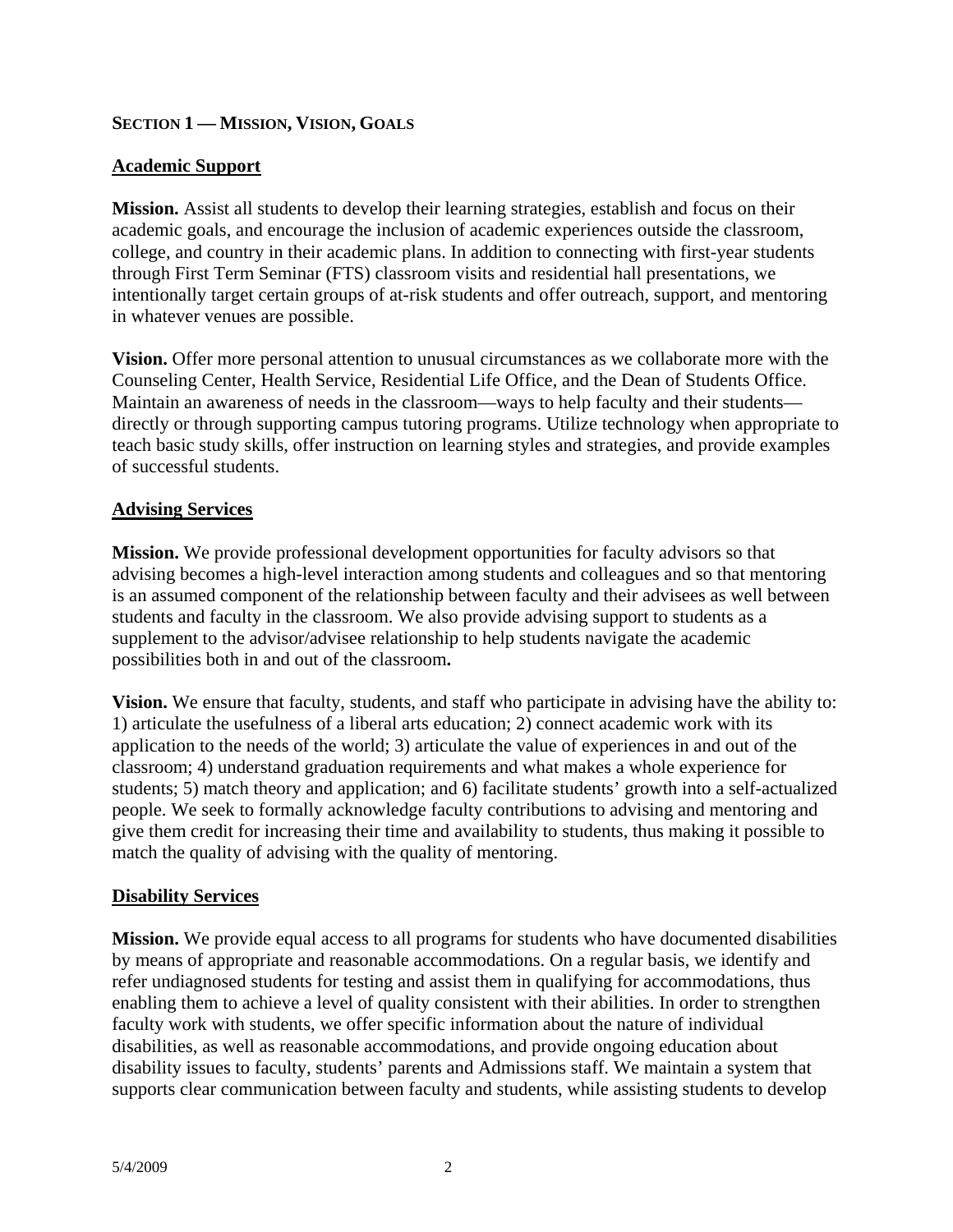self-advocacy. In addition, Disability Services consults with other offices regarding compliance with the law and serves as a liaison between faculty and students.

**Vision.** We intend to provide ongoing disability services that match the increasing needs for staff, space, adaptive equipment and expertise, while maintaining ongoing collaboration with the Counseling Center, Health Services, Residential Life, and the Dean of Students Office. As the population of students with disabilities changes, we will offer a continuity of services surrounding complex multiple, interfering disorders. In order to serve students better, we will assist in developing confident and supportive faculty who can learn new ways to teach and measure the academic understanding of students who have disabilities. As equipment becomes more personalized and less expensive, we will improve technological support by providing upto-date adaptive equipment and access for students with disabilities. Because Admissions staff and other departments have responsibilities connected with recruitment of students, we will provide ongoing education for the staff in those areas to aid in effective recruiting.

## **GOALS AND STRATEGIES**

Overall goals include continued collaboration with colleagues, timely services to students and faculty, incorporation of mentoring and leadership initiatives, attention to retention efforts, and wise use of technology while being cognizant of and maintaining the essential need for face-toface communication and relationships in advising. We will continue to see ourselves as part of the whole enterprise by participating in a broad spectrum of activities in the life of the student and of the College.

Another goal affecting our office in the future, as we expect numbers of students with disabilities and English Language Learners (ELL) to increase, has to do with space, staff and expertise. While keeping our proximity with the Counseling Center paramount, we will need space for any number of the following positions: a tutor coordinator, additional administrative or program assistant, an adaptive technology specialist, alternative testing coordinator, ELL support person, and/or tutoring and testing rooms.

## **Goal 1. (Academic Support, Advising Services, Disability Services)**

Ensure that skills and the professional development of Academic Advising Center staff meet the highest standards of practice.

# **Goal 2. (Academic Support, Advising Services, Disability Services)**

Develop and deliver outreach programs on an annual basis for faculty and students.

## **Goal 3. (Academic Support)**

Assess the campus tutoring program and explore other models.

## **Goal 4. (Disability Services)**

Ensure that appropriate campus constituencies are educated about disability issues and aware of available services.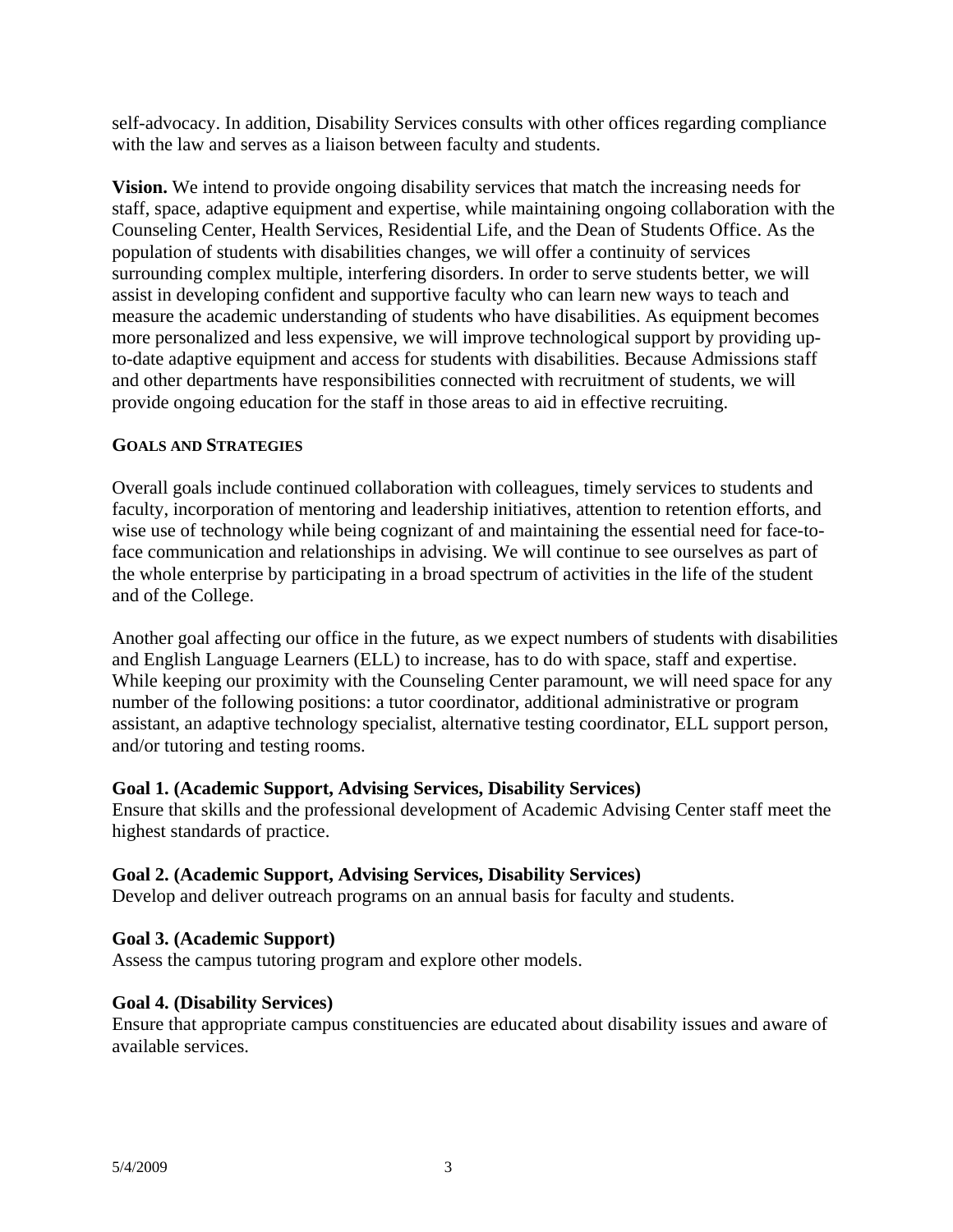## **Goal 5. (Academic Support, Advising Services, Disability Services)**

Meet needs of increasing at-risk populations (athletes, first-generation, Greeks, sophomores, students on academic probation, immigrant populations and students with disabilities).

## **Goal 6. (Academic Support, Advising Services, Disability Services)**

Offer a web presence and technology that meet student and faculty needs.

## **Goal 7. (Academic Support, Advising Services, Disability Services)**

Raise the level of academic expectations for all new and current students.

## **Goal 8. (Academic Support, Advising Services, Disability Services)**

Successfully address transition and self-advocacy issues from high school to college.

#### **Goal 9. (Advising Services)**

Continue to evaluate and improve summer registration, especially in light of technological advances and changing needs.

#### **Goal 10. (Disability Services)**

Plan ahead for an expected increase in the number of students with disabilities.

## **SECTION 2— STRATEGIC REVIEW**

#### **Strengths**

There are many strengths associated with the history of operation and current practices of the Academic Advising Center and Disability Services. We undertake periodic office reviews by external evaluators every 7-10 years and have more information on our strengths and challenges in those reports as well. Because the Academic Advising Center and Disability Services has seen tremendous growth and change over the past 20 years, we look both backward and forward in illuminating some of the strengths summarized in the list below.

- Quality printed resources and online materials for faculty advisors and students have been created and updated regularly.
- Our location with the Counseling Center, in a line of traffic in the Student Union, in proximity with the Center for Vocation Reflection (CVR), Career Center, Community Service Center, and Dean of Students Office is prime.
- Collaborative participation in training of faculty advisors, facilitating Orientation, organizing summer registration, working with the Peer Assistants (PAs), advising and registering international students, supporting Admission open houses, etc. is important in the life of the College.
- We feel mutual respect with faculty, students, and colleagues.
- Although we are housed organizationally under Academic Affairs, we intersect with Student Affairs from collaboration with student service offices and programs to attending and presenting for faculty at offerings through the Kendall Center for Engaged Learning.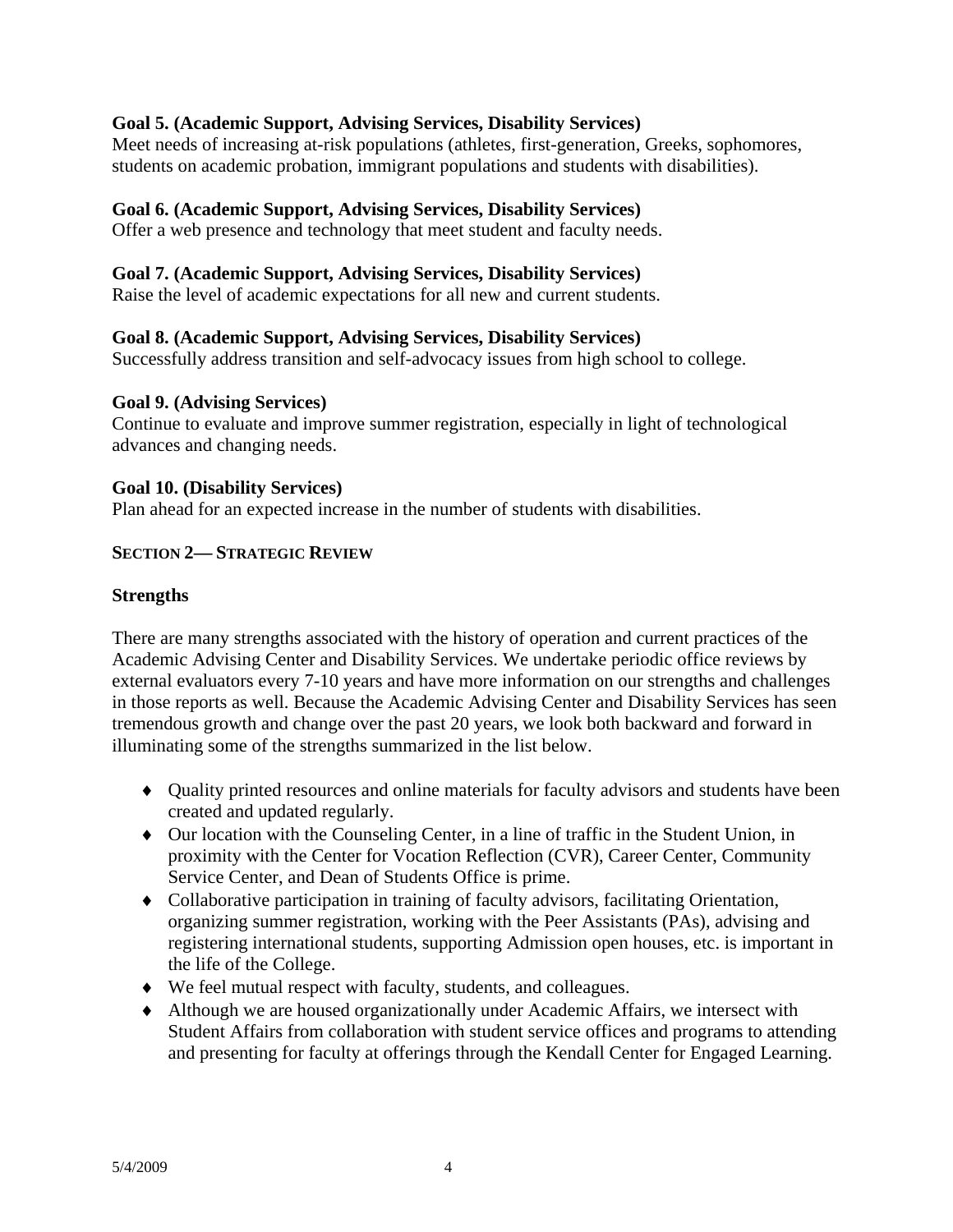- We strive for timely action to student and faculty issues and concerns by responding both proactively and reactively to Academic Alerts, arranging accommodations, conducting queries for grades disasters, sharing information with colleagues, etc.
- Our services demonstrate our sincere interest in educating the whole spectrum of students by ability and by total college experience.
- We consistently review and evaluate our services for improvements.
- We remain attentive to student support by work supervisors, coaches, etc. as we believe mentoring happens in many places on campus.
- There are opportunities for voluntary conversations with students about the value of liberal arts, the importance of self-advocacy, the opportunity for life-long learning, and taking individual responsibility for learning.
- We feel support from the Provost's Office and Academic Deans in our reporting structure in addition to support from many other professionals and offices on campus.

# **Weaknesses and Challenges**

For all types of support in the Academic Advising Center and Disability Services, we have realized that we need to learn much more about complex, multiple interfering disorders because we find students presenting with more and more unique and challenging situations as each year passes. We recognize that we may need to attend more conferences or meetings for professional development in this area as we have been seeking information from colleagues in the Counseling Center, Health Service, Residential Life Office, and Dean of Students Office when needs arise.

In addition, we all need to make it a priority to participate in ongoing technology training, to stay current with advances on campus, to become familiar with new adaptive technologies, as well as to monitor how our students are presently utilizing technology. We recognize that we need to continually push ourselves out of our comfort zones to embrace the new ways that technology can help us deliver services in improved ways.

Some specific challenges in the area of **academic support** are listed here:

- There seems to be inconsistent recruitment, training, and evaluation of departmental tutors across campus. We are unsure of what our level of involvement should be.
- The Collegiate Fellow (CF) role seems to have been changing in recent years in ways that stray from modeling and teaching about academic support as well as no longer supplementing faculty advising.
- Faculty vary widely in their use of the Academic Alert system and are just beginning to utilize the new electronic alert feature in WebAdvisor. We keep trying to remind them about the need to share information with us in timely ways.

Challenges specific to our **faculty-based advising** system are as follows:

- An advisor training program has not been established on a regular, systemic basis. Perhaps collaboration with the faculty development programs in the new Kendall Center for Engaged Learning will help us overcome this weakness in the years ahead.
- A consistent system of evaluation and rewards for faculty advisors has yet to be created, though we do offer letters of support for tenure and promotion candidates when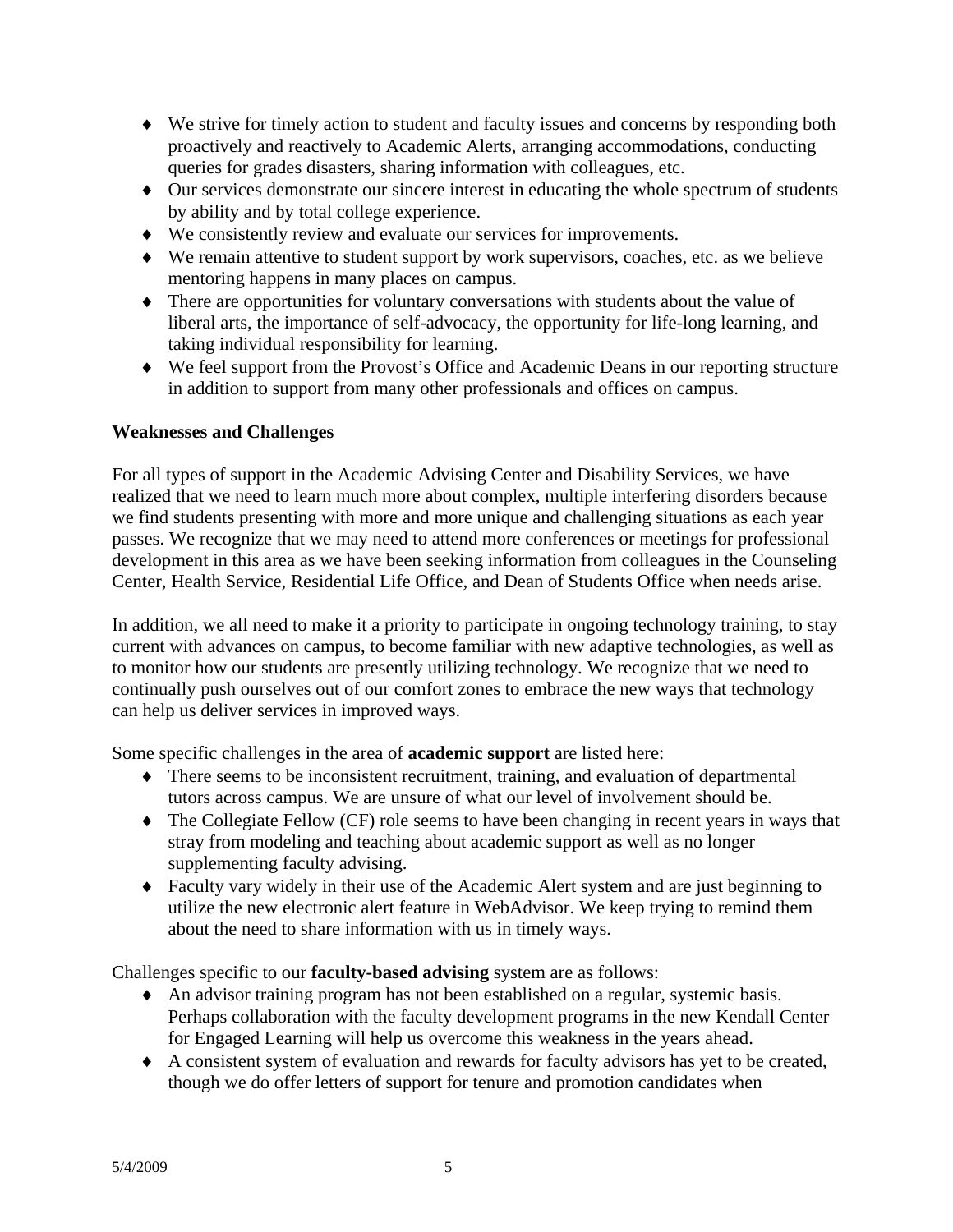appropriate. We are thankful that the newly established Theodore Conrad award for mentoring and advising recognizes faculty contributions every second year.

 There is continual faculty turn-over due to retirements, resignations, new hires, training of FTS and CII professors who have special advising considerations for first-year students, etc. It is difficult to support faculty advising in all places at all times. CII advisors don't undergo the same training as FTS advisors. Some new hires advise in their first year here due to departmental demands though we usually have new faculty focus solely on teaching in their first year.

The most pressing challenges in the area of **disability services** are summarized below:

- Simply stated, we are understaffed for the constantly increasing caseload of students seeking accommodations. Furthermore, there is a possibility that more tasks could be given to a support staff person if one had more dedicated time and attention to disability services.
- There is a lack of adequate testing spaces available for students who need alternatives to classroom exams. We need quiet spaces and would like to be able to proctor exams in some fashion. Sometimes we need readers and scribes to be available as well and that's not the best use of our time as professionals.

# **SECTION 3 — STRATEGIC INITIATIVES AND RECOMMENDATIONS**

## **Goal 1. (Academic Support, Advising Services, Disability Services)**

Ensure that skills and the professional development of staff meet the highest standards of practice.

**Strategy 1.1.** Increase knowledge and competence concerning issues of diversity and cultural awareness, for staff and for faculty/advisor development.

*Tactic 1.1.1.* Research what sister institutions are doing; identify people to bring to campus or places to visit.

*Tactic 1.1.2.* At least one staff person should attend a related conference each year—to share with each other and others in the Student Affairs Division. *Tactic 1.1.3* Engage in conversations with the Diversity Center and diverse groups on campus.

**Strategy 1.2.** Learn what would be helpful to know and is appropriate to our work with students about complex, multiple interfering disorders; what signs and symptoms to look for and how to respond.

> *Tactic 1.2.1.* Schedule regular sessions with our Counseling Center staff to help us identify unusual situations and how to respond, comparable to their work with faculty around this same issue.

*Tactic 1.2.2.* Continue office proximity with Counseling Center for cross-referrals and case management.

*Tactic 1.2.3.* Continue professional development activities to increase knowledge and to stay informed of new developments as well as new methods of services and treatment.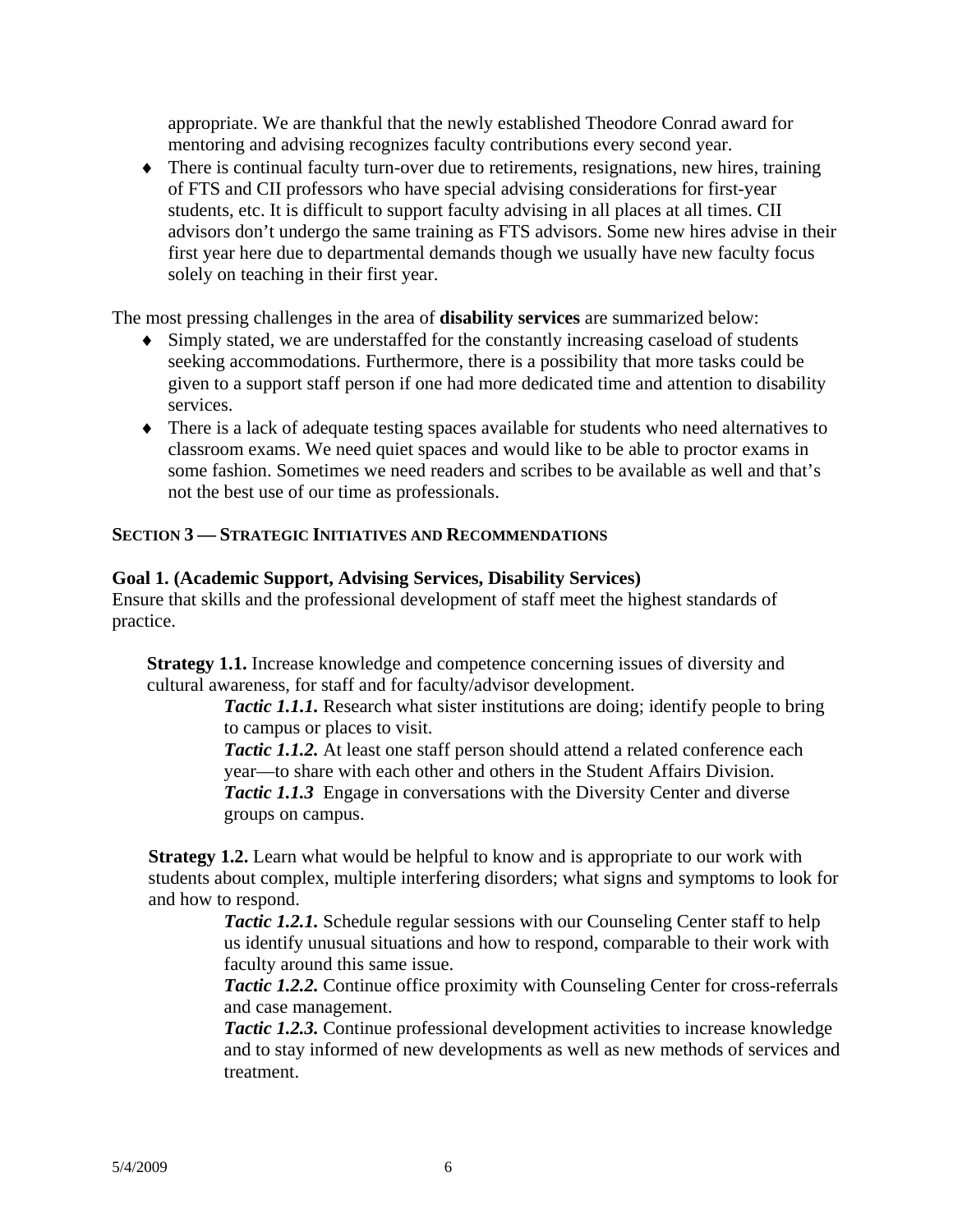**Strategy 1.3.** Conduct a comprehensive review of best practices in our field.

*Tactic 1.3.1.* Research literature, especially publications of national organizations. **Tactic 1.3.2.** Review sister institutions' office models and superior examples; confer with counterparts at similar institutions.

*Tactic 1.3.3.* Review and assess effectiveness of FTS presentations, summer registration, and communication with faculty about Academic Alerts, advising, and accommodations for students with disabilities.

*Tactic 1.3.4***.** Maintain awareness of changing technology for all of our services. *Tactic 1.3.5.* Assess current use of adaptive equipment and update accordingly.

## **Goal 2. (Academic Support, Advising Services, Disability Services)**

Develop and deliver outreach programs on an annual basis for faculty and students.

**Strategy 2.1.** Identify exemplary students and develop peer panels.

*Tactic 2.1.1.* Research varieties of this model according to opportunity and venue (year in residence, time of year).

*Tactic 2.1.2.* Determine target audiences by group affiliation (i.e. LSAMP, Diversity Center, Gold Leadership, BIO, FTS and CII, students with disabilities).

**Strategy 2.2.** Identify a cadre of exceptional faculty and staff with expertise for quick advising/mentoring refresher sessions with newer faculty.

> *Tactic 2.2.1.* Review natural times when faculty development efforts include issues of advising (audience, time of year).

> *Tactic 2.2.2.* Review natural times when faculty development efforts include teaching and testing, and of handling disability issues.

*Tactic 2.2.3.* Coordinate with Writing Center and ELL staff person for issues of grading standards, consistent treatment, etc. to be discussed among faculty. *Tactic 2.2.4.* Keep revising academic support, advising services, and disability services' materials/definition/formats with input from faculty, both hard copy and electronic versions.

## **Goal 3. (Academic Support)**

Assess the campus tutoring program and explore other models.

**Strategy 3.1.** Understand the campus culture and whether there is value in consolidation or centralization of tutoring services.

> *Tactic 3.1.1.* Survey academic departments, Writing Center, Diversity Center, Advising Center services, especially disability services.

*Tactic* 3.1.2. Do needs analysis for space and staffing according to findings. *Tactic 3.1.3.* Do needs analysis for training and evaluating of tutors.

## **Goal 4. (Disability Services)**

Ensure that appropriate campus constituencies are educated about disability issues and aware of available services.

**Strategy 4.1.** Review kinds of support for students with disabilities.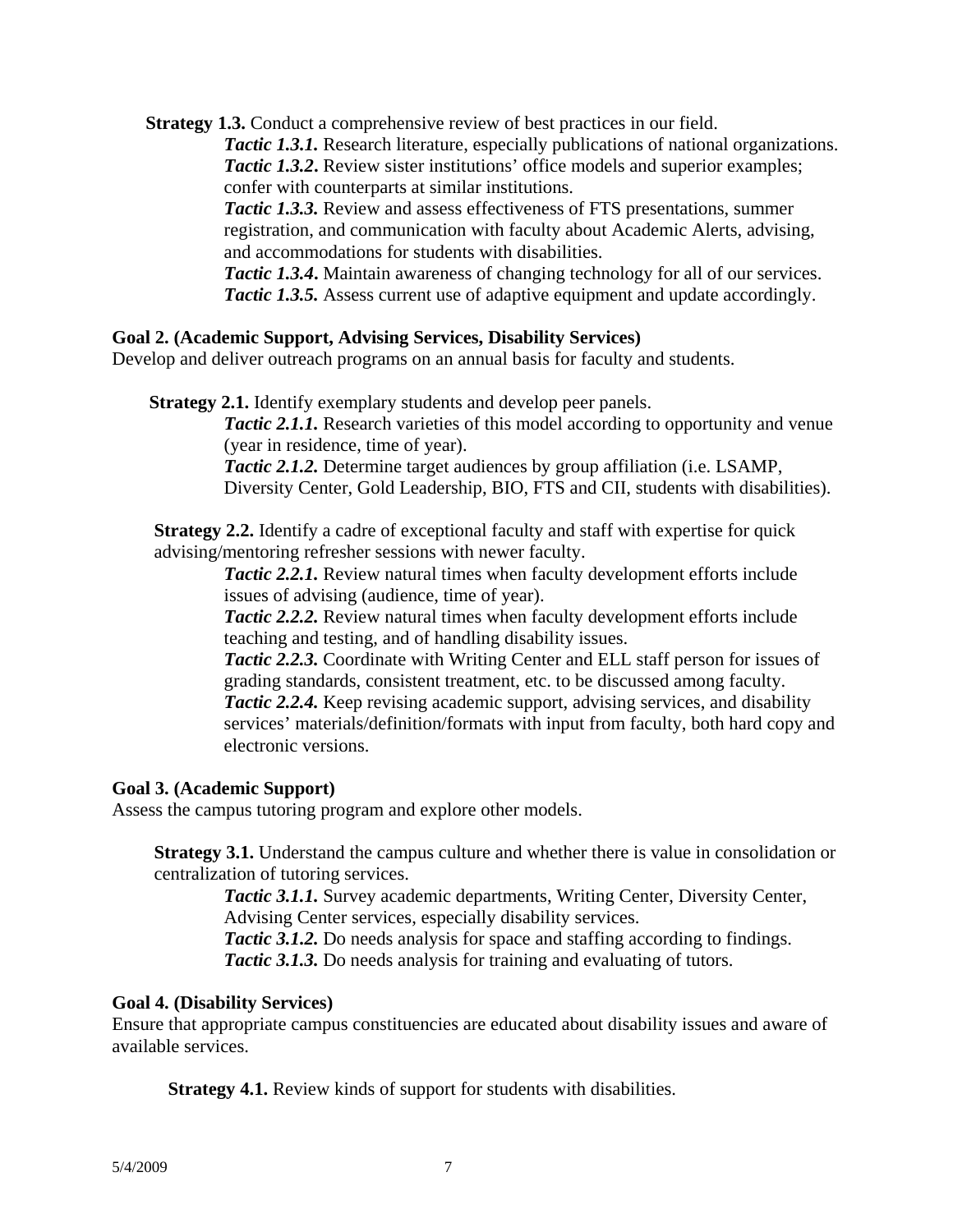*Tactic 4.1.1.* Survey the variety of support – from Admission process through graduation (i.e. Disability Services, Career Center, Center for Vocation Reflection (CVR), Writing Center, Dean of Students Office and Residential Life). *Tactic 4.1.2.* Develop a database of success stories to inform conversations with prospective students.

**Strategy 4.2.** Cultivate faculty awareness about disability issues and reasonable accommodations.

 *Tactic 4.2.1.* Develop and conduct appropriate faculty workshops. *Tactic 4.2.2.* Develop materials designed to promote faculty knowledge of issues surrounding students with disabilities, services available and best practice methods for teaching these students.

**Strategy 4.3.** Heighten student awareness about disability issues and reasonable accommodations.

*Tactic 4.3.1.* Work with the Education Department to help inform prospective teachers about typical accommodations and how to assist students with their transition to college.

*Tactic 4.3.2.* Find venues to create student support groups and share information with the larger Gustavus community.

**Strategy 4.4** Improve awareness of Student Affairs colleagues, Administrators, Coaches, and support staff (work supervisors).

*Tactic 4.4.1.* Develop and conduct an in-service to include in annual training sessions.

*Tactic 4.4.2.* Create a Disability Services newsletter to circulate among staff and students.

**Strategy 4.5.** Advertise services and philosophy of disability services to prospective and new students with disabilities.

*Tactic 4.5.1.* Develop peer panels to help with discussions on self-advocacy skills, communication needs, and transition issues.

*Tactic 4.5.2.* Develop new materials for promotion and dissemination of information about disabilities and services available at Gustavus.

## **Goal 5. (Academic Support, Advising Services, Disability Services)**

Meet needs of increasing at-risk populations (athletes, first-generation, Greeks, sophomores, students on academic probation, immigrant populations, and students with disabilities).

**Strategy 5.1.** Explore imaginative ways of preparing at-risk students.

*Tactic 5.1.1.* Consider developing a variation of a summer bridge program, perhaps as an online, distance experience.

*Tactic 5.1.2.* Consider co-sponsoring a pre-orientation week seminar, perhaps as an online, distance experience.

## **Goal 6. (Academic Support, Advising Services, Disability Services)**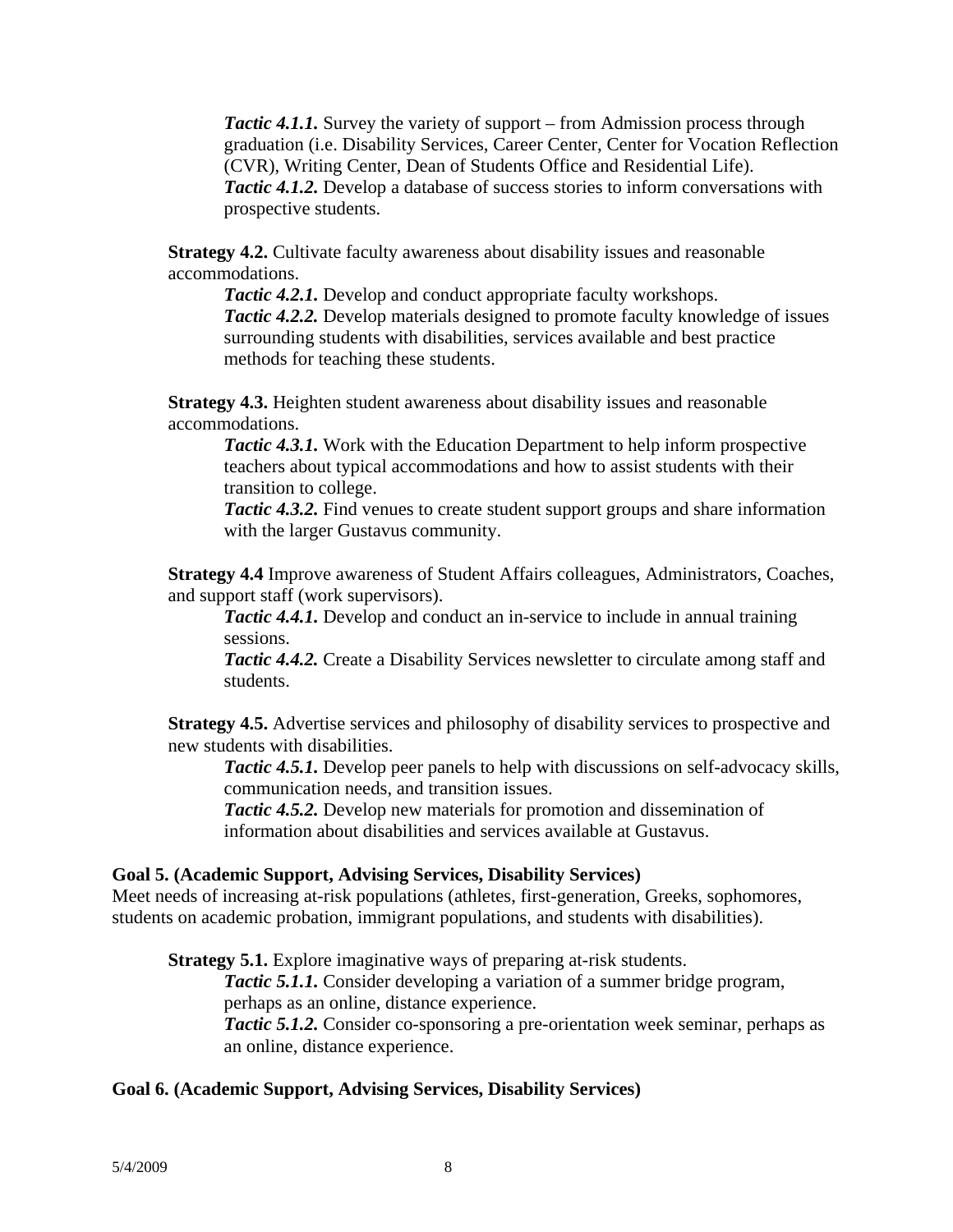Offer a web presence and technology that meet student and faculty needs.

**Strategy 6.1.** Investigate ways that faculty and students use technology. *Tactic 6.1.1***.** Develop and implement a technology survey. *Tactic 6.1.2***.** Routinely review the current literature, especially for students with disabilities. **Tactic 6.1.3.** Review other institutions' web presence. *Tactic 6.1.4.* Review ease of accessibility to online resources and information.

## **Goal 7. (Academic Support, Advising Services, Disability Services)**

Raise the level of academic expectations for all new and current students.

**Strategy 7.1.** Develop a collection of DVD conversations with students who have accomplished a lot – for use for faculty development, student orientation, Celebration of Creative Inquiry, Admission, Advancement, etc.

*Tactic 7.1.1.* Learn how to implement and get grants for equipment. *Tactic 7.1.2.* **Identify the students with stories and groups who would** benefit from hearing those stories.

## **Goal 8. (Academic Support, Advising Services, Disability Services)**

Successfully address transition and self-advocacy issues from high school to college.

**Strategy 8.1.** Research materials regarding best practices, especially for FTS/CII faculty, and Collegiate Fellows (CFs) as well as Admissions, and new students.

*Tactic 8.1.1.* Develop materials – hard copy, PowerPoint and on the web. *Tactic 8.1.2.* Discuss transition and self-advocacy issues annually with appropriate constituencies.

## **Goal 9. (Advising Services)**

Continue to evaluate and improve summer registration, especially in light of technological advances and changing needs.

**Strategy 9.1.** Keep the quality of face-to-face advising for new students during summer registration paramount.

**Strategy 9.2.** Become knowledgeable about electronic ways to supplement, augment, and/or expedite portions of the program on campus, while not taking away the quality of face-to-face interaction.

**Strategy 9.3.** Be ready to change according to the economic climate, always trying to keep advising and mentoring relationships at the center of this process.

## **Goal 10. (Disability Services)**

Plan ahead for an expected increase in the number of students with disabilities.

**Strategy 10.1.** While keeping our proximity with the Counseling Center, inquire about how to actualize expanded facilities.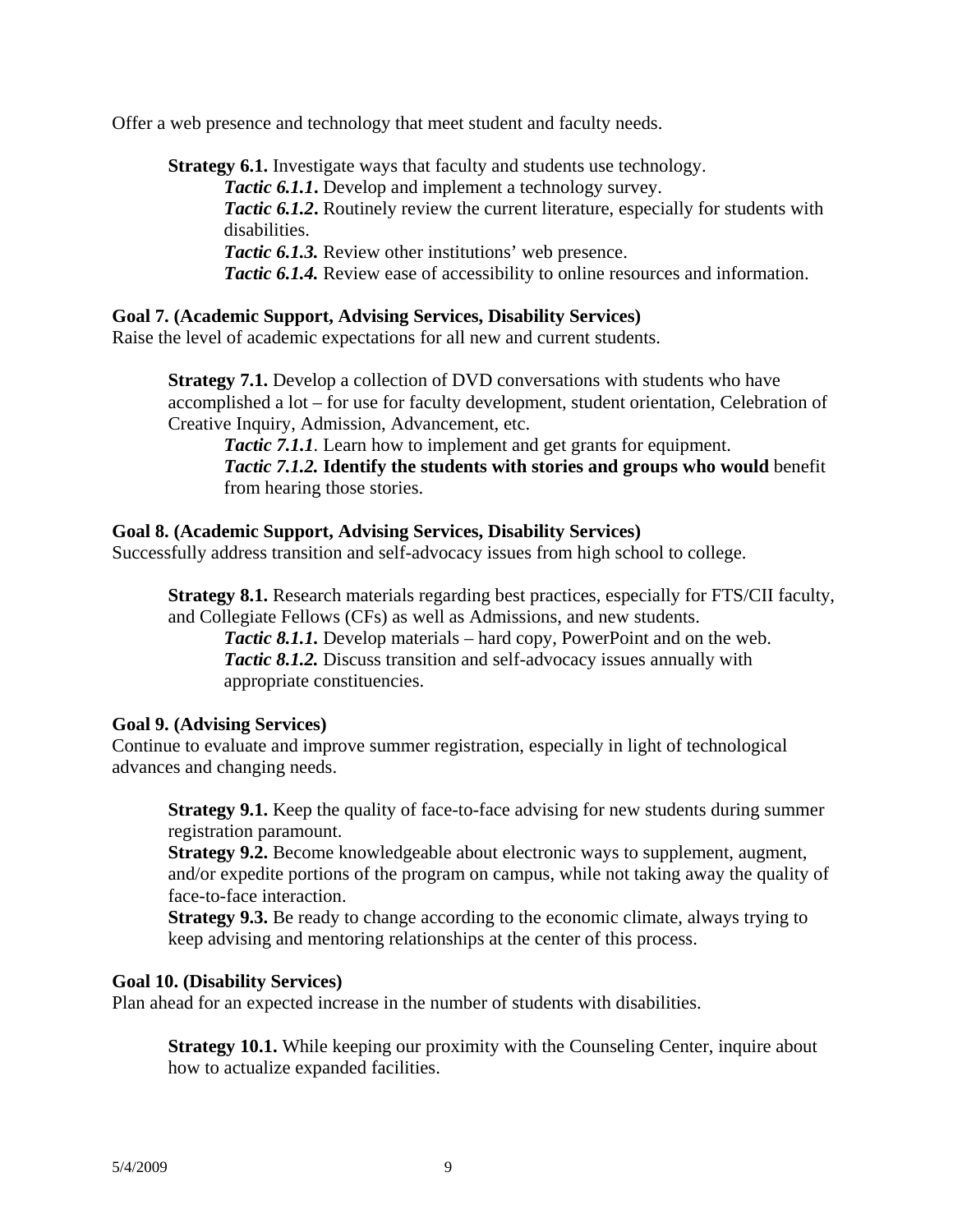*Tactic 10.1.1.* Submit proposals for expanded facilities including learning stations equipped with the latest technology aids, quiet alternative testing rooms and offices for individual tutoring of students with disabilities as finances permit.

**Strategy 10.2.** Analyze the staffing needs for such things as an additional administrative assistant or program assistant, adaptive technology specialist, and/or testing coordinator. *Tactic 10.2.1***.** Continue to track and report the increase in numbers of students with disabilities through rosters, charts, and annual reports. *Tactic 10.2.2.* Submit proposals regarding the increased need of office space for the Coordinator/Director of Disability Services, an accommodation specialist, support staff and student workers, as finances permit. *Tactic 10.2.3.* Institute a system providing for paid peer note takers for all students with disabilities who qualify for that accommodation.

**Strategy 10.3.** Monitor prospective student populations for expensive or time-consuming accommodation needs such as sign-language interpreters, adding elevators, or other access issues on campus.

## **SECTION 4 – ASSESSMENT**

Rather than offering a lengthy list of assessment tools for each of the goals and strategies itemized above, we recommend the following methods to evaluate our services. Some are very specific ideas to assess a particular program or aspect of service, while others examine the whole operation in a more global sense.

- Administer annual surveys to faculty about timeliness of service, efficiency of the Academic Advising Center, printed materials and online materials, for example. Specific questions may also address such things as our communication with faculty advisors, advisor training opportunities, and feelings related to preparedness for advising and mentoring students.
- Routinely seek input from Student Affairs and Academic Affairs colleagues we work with regularly. Much of this feedback may be anecdotal observations or situational suggestions for adjustment. And, much of the input may be gathered conversationally or during ongoing weekly and monthly meetings with colleagues.
- Create postcard-sized surveys for immediate response from individual student appointments. Students could fill them out before they leave the office or return comments to us through the Post Office.
- Administer on-the-spot evaluations following workshops and presentations, especially FTS faculty training, FTS class visits, new faculty training, Summer Registration training. Strengths/useful information, weaknesses/not so helpful information, and suggestions for improvement/topics for inclusion in the future could be the focus of such evaluations.